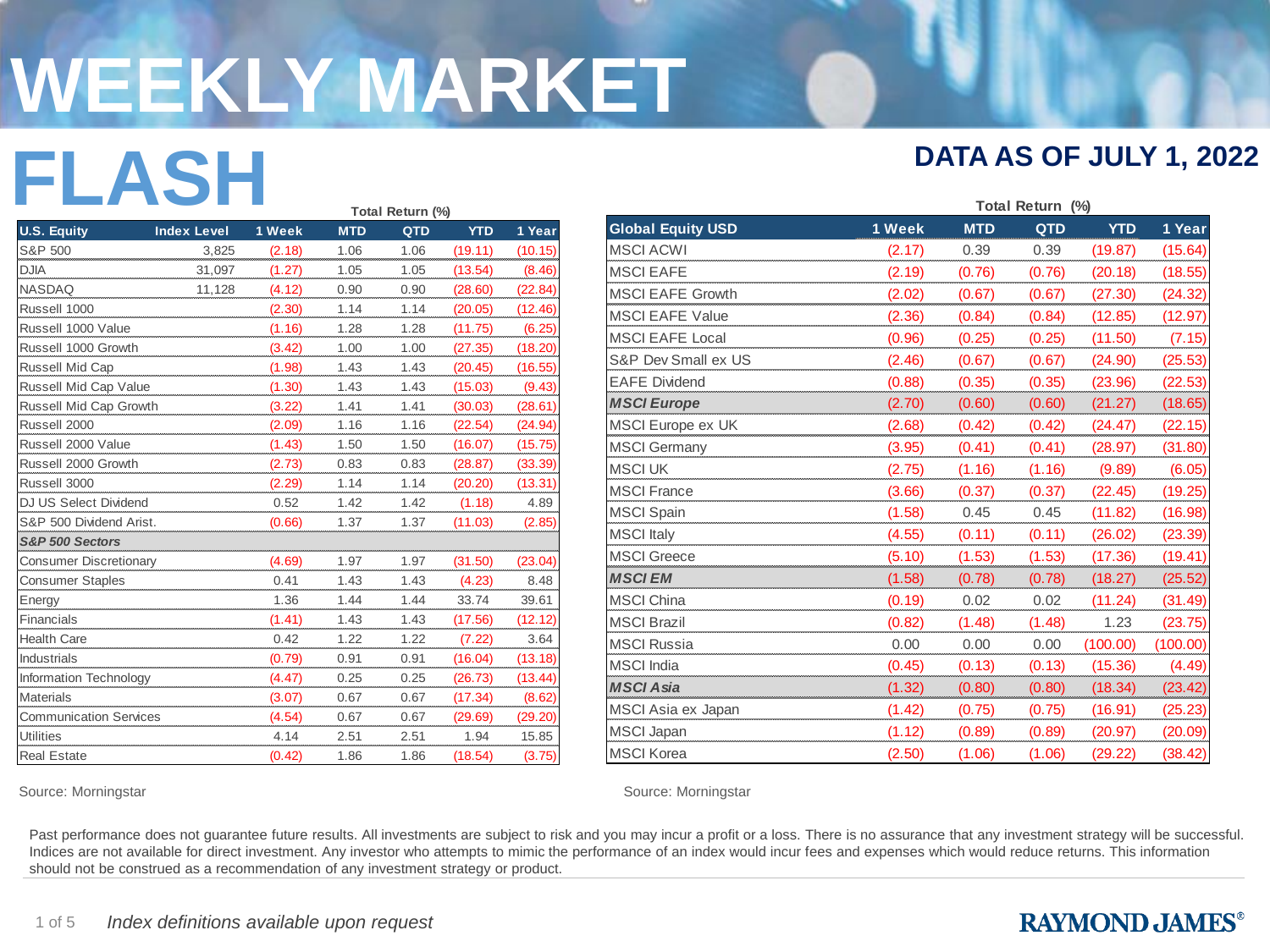## **MARKET UPDATE**

*Index definitions available upon request*

|                                         |        | Total Return (%) |            |            |         |  |  |  |
|-----------------------------------------|--------|------------------|------------|------------|---------|--|--|--|
| <b>Real Assets and Commodities</b>      | 1 Week | <b>MTD</b>       | <b>QTD</b> | <b>YTD</b> | 1 Year  |  |  |  |
| <b>S&amp;P Global Infrastructure</b>    | 0.71   | 1.16             | 1.16       | 0.65       | 6.24    |  |  |  |
| <b>S&amp;P Global Natural Resources</b> | (2.03) | (0.98)           | (0.98)     | (2.34)     | 1.49    |  |  |  |
| DJ US REIT                              | (0.27) | 1.76             | 1.76       | (19.76)    | (5.31)  |  |  |  |
| <b>Global REIT</b>                      | (1.22) | 0.84             | 0.84       | (20.28)    | (14.11) |  |  |  |
| DJ International REIT                   | (2.64) | (0.89)           | (0.89)     | (20.09)    | (17.96) |  |  |  |
| DJ Commodity                            | (2.67) | (0.37)           | (0.37)     | 20.77      | 27.67   |  |  |  |
| DJ Energy                               | (0.79) | 3.04             | 3.04       | 70.21      | 82.21   |  |  |  |
| DJ Crude Oil                            | 0.79   | 2.53             | 2.53       | 58.80      | 65.37   |  |  |  |
| DJ Natural Gas                          | (8.74) | 5.65             | 5.65       | 61.50      | 57.61   |  |  |  |
| <b>DJ</b> Grains                        | (5.85) | (3.38)           | (3.38)     | 15.00      | 14.28   |  |  |  |
| DJ Industrial Metals                    | (3.58) | (2.17)           | (2.17)     | (12.84)    | (4.11)  |  |  |  |
| DJ Aluminum                             | (0.41) | 0.11             | 0.11       | (13.59)    | (4.12)  |  |  |  |
| DJ Copper                               | (3.99) | (2.58)           | (2.58)     | (16.90)    | (12.74) |  |  |  |
| DJ Livestock                            | (0.20) | 1.17             | 1.17       | (3.11)     | (2.56)  |  |  |  |
| <b>DJ Precious Metals</b>               | (2.44) | (0.82)           | (0.82)     | (4.33)     | (4.13)  |  |  |  |
| DJ Gold                                 | (1.54) | (0.32)           | (0.32)     | (1.84)     | 0.70    |  |  |  |
| DJ Softs                                | (1.10) | (2.01)           | (2.01)     | (1.41)     | 17.74   |  |  |  |

| Source: Morningstar             |                | <b>Historical Levels</b> |                 |                 |        |  |  |  |
|---------------------------------|----------------|--------------------------|-----------------|-----------------|--------|--|--|--|
| <b>Valuations</b>               | <b>Current</b> | 3 <sub>Mo</sub>          | 6M <sub>o</sub> | 9 <sub>Mo</sub> | 1 Year |  |  |  |
| <b>U.S. Valuations</b>          |                |                          |                 |                 |        |  |  |  |
| S&P 500 P/E Ratio*              | 20.06          | 21.28                    | 24.03           | 25.30           | 26.07  |  |  |  |
| S&P 500 P/B Ratio*              | 3.85           | 4.08                     | 4.40            | 4.47            | 4.32   |  |  |  |
| S&P 500 Div Yield               | 1.63           | 1.62                     | 1.47            | 1.42            | 1.49   |  |  |  |
| <b>International Valuations</b> |                |                          |                 |                 |        |  |  |  |
| MSCI EAFE P/E Ratio*            | 13.66          | 14.26                    | 15.82           | 17.21           | 20.95  |  |  |  |
| MSCI EAFE P/B Ratio*            | 1.66           | 1.72                     | 1.76            | 1.86            | 1.86   |  |  |  |
| <b>MSCI EAFE Div Yield</b>      | 3.18           | 2.86                     | 2.84            | 2.40            | 2.19   |  |  |  |
| MSCI EM P/E Ratio*              | 11.45          | 12.20                    | 12.12           | 14.74           | 17.09  |  |  |  |
| MSCI EM P/B Ratio*              | 1.68           | 1.76                     | 1.78            | 1.96            | 2.07   |  |  |  |
| <b>MSCI EM Div Yield</b>        | 3.21           | 3.08                     | 3.22            | 2.75            | 2.43   |  |  |  |
| MSCI Japan Lg P/E Ratio*        | 13.12          | 12.88                    | 13.64           | 14.79           | 19.94  |  |  |  |
| MSCI Japan Lg P/B Ratio*        | 1.31           | 1.31                     | 1.37            | 1.42            | 1.50   |  |  |  |
| MSCI Japan Lg Div Yield         | 2.46           | 2.40                     | 2.94            | 2.09            | 1.96   |  |  |  |

| <i>*Trailing 12 months</i> |  |  |
|----------------------------|--|--|
|----------------------------|--|--|

Source: Morningstar

|                                | Total Return (%) |            |      |         |         |  |  |
|--------------------------------|------------------|------------|------|---------|---------|--|--|
| <b>Fixed Income</b>            | 1 Week           | <b>MTD</b> | otn  | YTD     | 1 Year  |  |  |
| <b>Bloomberg US Agg</b>        | 1 27             | 0.61       | 0.61 | (9.81)  |         |  |  |
| <b>Bloomberg US Government</b> | 1.28             | 0.53       | 0.53 | (8.56)  | (8.31   |  |  |
| Bloomberg US Government Long   | 2.50             | 0.63       | 0.63 | וחד חכו |         |  |  |
| Bloomberg US High Yield        | (1.64)           | 0.18       | 0.18 | (14.03) | (12.78) |  |  |
| <b>Bloomberg US TIPS</b>       | (0.29)           | 0 94       | በ 94 | (8.06)  | (4.30)  |  |  |
| <b>Bloomberg Municipal</b>     | በ 72             | 0.36       | 0.36 | (8.66)  | (8.26)  |  |  |
| JPM EMBI Global Diversified    | (0.59)           | 0.95       | 0.95 | (19.55) | (20.45) |  |  |
| JPM GBI EM Global Diversified  | (0.99)           |            |      | (14.76) | (19.24) |  |  |

Source: Morningstar

**Total Return (%)**

| <b>U.S. Treasuries</b>      | 1 Week | <b>MTD</b>       | <b>QTD</b> | <b>YTD</b> | 1 Year  |  |  |  |
|-----------------------------|--------|------------------|------------|------------|---------|--|--|--|
| Bloomberg US Trsy 3Mo       | 0.03   | 0.00             | 0.00       | 0.15       | 0.17    |  |  |  |
| Bloomberg US Trsy 6Mo       | 0.09   | 0.01             | 0.01       | (0.03)     | (0.00)  |  |  |  |
| Bloomberg US Trsy 2Yr       | 0.42   | 0.25             | 0.25       | (2.81)     | (3.21)  |  |  |  |
| Bloomberg US Trsy 5Yr       | 1.34   | 0.64             | 0.64       | (6.56)     | (7.46)  |  |  |  |
| Bloomberg US Trsy 10Yr      | 2.03   | 0.87             | 0.87       | (10.94)    | (10.29) |  |  |  |
| Bloomberg US Trsy 30Yr      | 2.75   | 0.73             | 0.73       | (23.01)    | (19.10) |  |  |  |
| Source: Morningstar         |        | Total Return (%) |            |            |         |  |  |  |
| <b>Alternatives</b>         | 1 Week | <b>MTD</b>       | <b>QTD</b> | <b>YTD</b> | 1 Year  |  |  |  |
| <b>US Multialternative</b>  | 0.69   | 1.95             | 1.95       | 4.19       | 13.93   |  |  |  |
| <b>US Managed Futures</b>   | (0.68) | (0.26)           | (0.26)     | 16.44      | 14.37   |  |  |  |
| <b>Hedge Multi-Strategy</b> | 0.04   | (3.31)           | (7.05)     | (9.23)     | (10.55) |  |  |  |
| <b>US Market Neutral</b>    | 0.06   | 0.52             | 0.52       | 3.20       | 6.04    |  |  |  |
| US Long/Short Equity        | (0.60) | 0.40             | 0.40       | (8.97)     | (5.81)  |  |  |  |
| Preferreds                  | 0.84   | 1.02             | 1.02       | (14.64)    | (13.59) |  |  |  |
| Source: Morningstar         |        |                  |            |            |         |  |  |  |

| OUUIUC. IVIUIIIIII IYOIDI | % Change Over Period |        |            |        |         |         |  |
|---------------------------|----------------------|--------|------------|--------|---------|---------|--|
| <b>Currencies</b>         | Spot (USD)           | 1 Week | <b>MTD</b> | QTD    | YTD     | 1 Year  |  |
| Euro                      | 0.96                 | (1.45) | (0.60)     | (0.60) | (8.62)  | (12.44) |  |
| Pound Sterling            | 0.83                 | (2.31) | (1.14)     | (1.14) | (11.36) | (12.88) |  |
| Yen                       | 135.12               | 0.08   | 0.55       | 0.55   | 14.77   | (17.45) |  |
| <b>Australian Dollar</b>  | 1.48                 | (2.47) | (1.53)     | (1.53) | (6.86)  | (9.45)  |  |
| Canadian Dollar           | 1.29                 | (0.07) | (0.18)     | (0.18) | (2.25)  | (4.11)  |  |
| <b>Swiss Franc</b>        | 0.96                 | (0.87) | (0.61)     | (0.61) | (5.41)  | (4.03)  |  |
| <b>Brazilian Real</b>     | 5.33                 | (1.57) | (1.83)     | (1.83) | 4.56    | (5.89)  |  |
| Yuan Renminbi             | 6.70                 | (0.10) | (0.10)     | (0.10) | (4.89)  | (3.53)  |  |

*Spot price in USD terms. Performance data is against the USD in foreign currency terms.*

#### Source: Morningstar

Past performance does not guarantee future results. All investments are subject to risk and you may incur a profit or a loss. There is no assurance that

any investment strategy will be successful. Indices are not available for direct investment. Any investor who attempts to mimic the performance of an

2 of 5 index would incur fees and expenses which would reduce returns. This information should not be construed as a recommendation of any investment strategy or product.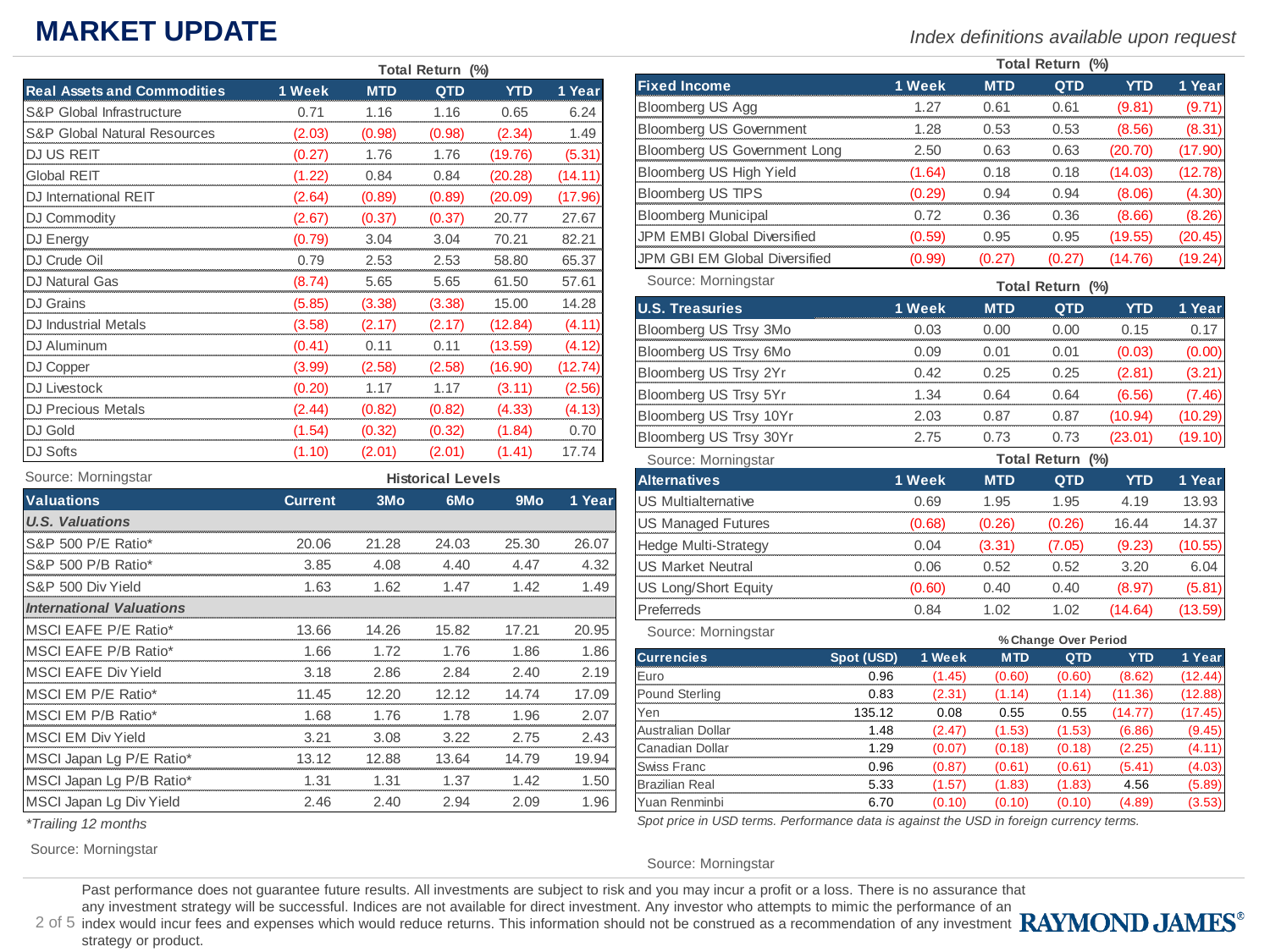

Source: Morningstar. The above style boxes illustrate total returns for the Russell 1000, Russell Mid Cap, and Russell 2000 indices.

All data as of week end unless otherwise specified. This information is designed for educational purposes and should not be construed as a recommendation of any investment strategy. Past performance is not a guarantee of future results. All investments carry a certain degree of risk and investors may incur a profit or a loss. Indices are not available for direct investment. Any investor who may attempt to mimic the performance of an index would incur fees and expenses which would reduce returns.





Source: Federal Reserve

#### **RAYMOND, JAMES®**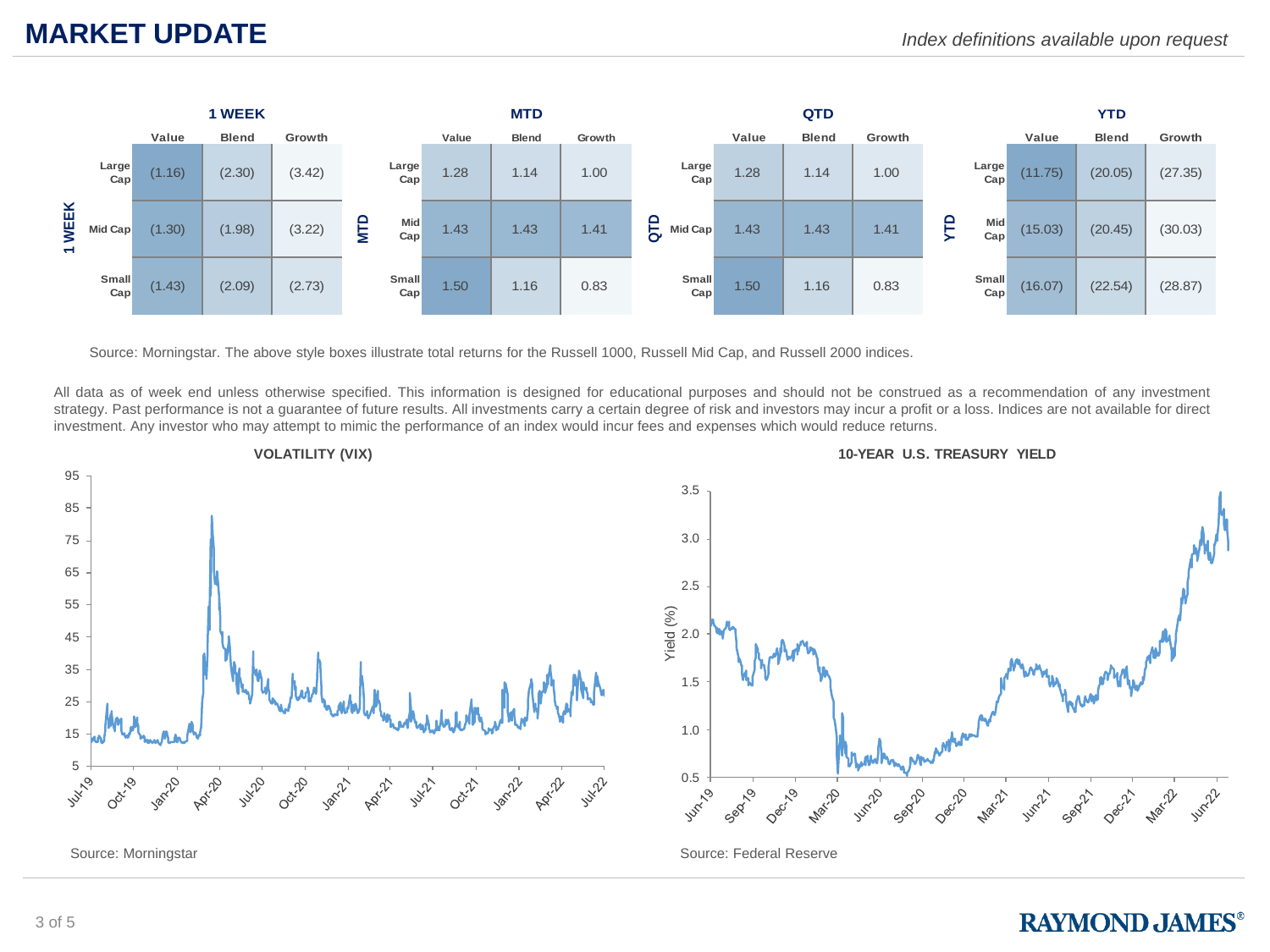### **ECONOMIC UPDATE**





Source: Federal Reserve



Source: Powershares DB US Dollar ETF NAV, Morningstar Source: Federal Reserve

Source: Federal Reserve



#### **RAYMOND JAMES®**